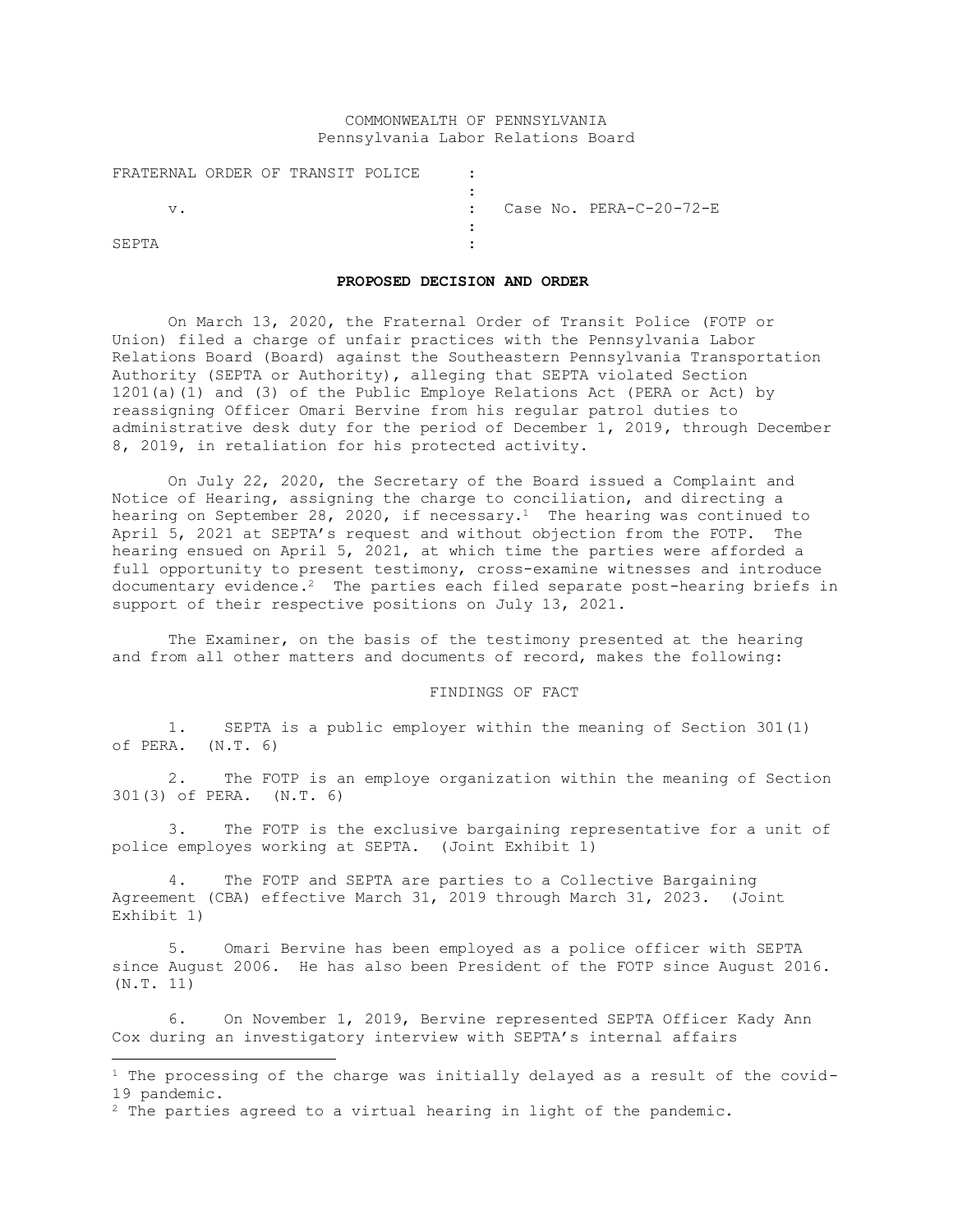department regarding an allegation that she had used excessive force against a suspect. (N.T. 16-17)

7. Just prior to that interview, Bervine met with Cox in a waiting room on the sixth floor of SEPTA's police headquarters. The meeting occurred in a room with a closed door, which has an observation window where people outside can see into the room. Bervine testified that nobody else was present during this meeting. (N.T. 18)

8. The Cox interview with internal affairs then ensued without incident. Afterwards, Bervine received an email from Sergeant Devon Isaac of internal affairs indicating that SEPTA had received an allegation that Bervine instructed Cox to lie during her interview and ordering him to return for his own interview. SEPTA received that allegation from Detective Andrew Intihar, who has a cubicle near the waiting room and claimed to overhear part of the conversation between Bervine and Cox. (N.T. 19-20, 116-117; SEPTA Exhibit 1)

9. By email dated November 1, 2019, Bervine responded to Isaac and indicated, in relevant part, the following:

> This email serves as a formal objection, on behalf of the [FOTP], to the Authority's attempt to dominate and/or interfere with the administration of FOTP activities by coercing a member of this Union Board, Union President Omari Bervine, to discuss conversations he may or may not have had with members of this bargaining unit while serving in his capacity as a duly recognized representative of this Union, and by compelling him to be interviewed or be subject to discipline for not complying with this order by the Authority. As indicated in previous correspondence from this Union, this is not only improper but is a violation of state and federal labor law. It also violates our Memorandum of Agreement with the Authority. After consulting with our legal counsel, we respectfully offer the following resolution:

Sergeant Isaac, on behalf of the Authority, should rescind his order requiring Union President Omari Bervine to attend a formal investigative interview.

Sergeant Isaac should submit a written inquiry, via email or any other means, to the [FOTP] regarding any questions and/or concerns he may have relating to the FOTP providing counsel to one of its members.

The [FOTP] will, after consulting with it's legal counsel, respond in writing to the Authority's inquiry.

This would effectively resolve the issue.

Thank you for your consideration on this matter and we look forward to your response...

(N.T. 21-24; Union Exhibit 1)

10. Bervine testified that he also sent Isaac another email that day, asking if he would be subject to discipline if he did not comply with the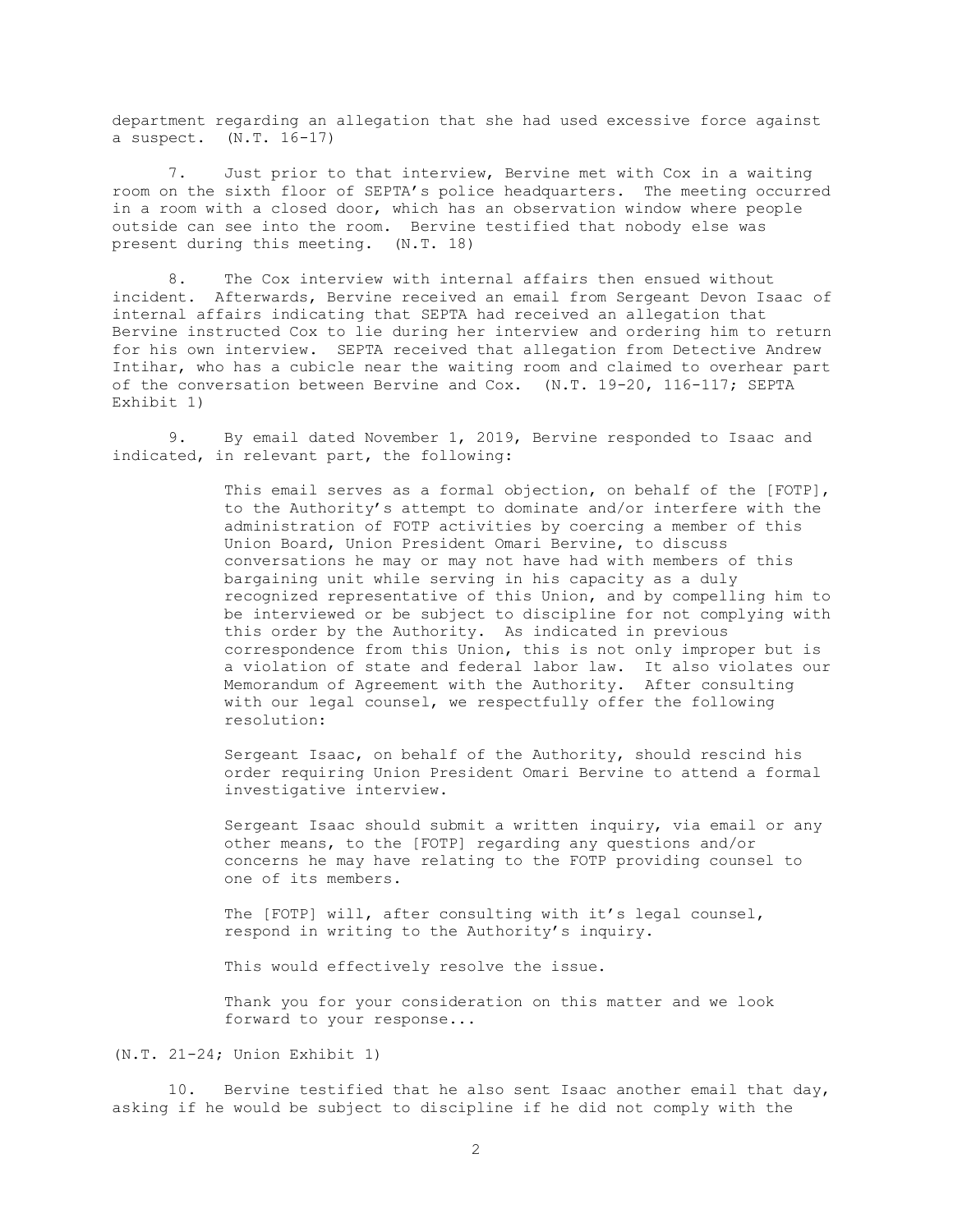order to be interviewed. Isaac eventually replied, indicating that Bervine would be subject to discipline if he did not comply. (N.T. 25-26)

11. On November 19, 2019, Isaac conducted an investigatory interview of Bervine, who was accompanied by his Union representative, Vice President Troy Parham. The only question Isaac asked Bervine regarding any of his communications between him and Cox was the following:

> Did you at that time, prior to Officer Cox's interview with me, advise her that she could potentially be untruthful with [internal affairs] in her interview?

(N.T. 26, 29-32, 71-75; SEPTA Exhibit 1)

12. Bervine replied to Isaac's question as follows: "I did not." (SEPTA Exhibit 1)

13. On November 19, 2019, Isaac also interviewed Cox and asked "did Union President Bervine tell you [on November 1, 2019] to potentially be untruthful to internal affairs during an interview," to which Cox replied "[n]o sir." That was the only question Isaac asked Cox regarding any of the communications between her and Bervine. (SEPTA Exhibit 1)

14. Approximately one week after his November 19, 2019 interview, SEPTA reassigned Bervine from his normal patrol duties to an administrative desk assignment where he was responsible for conducting virtual patrols. Bervine remained in this administrative assignment for approximately one week before he returned to his regular shift and patrol duties. (N.T. 32-36)

15. Jahlee Hatchett is an Inspector for the SEPTA police department, who is responsible for overseeing and assisting with internal affairs investigations. After Intihar made his complaint about Bervine, Hatchett assigned Isaac to conduct an investigation because lying during an internal affairs investigation is a policy violation, as well as a dischargeable offense. (N.T. 113-114, 117-118)

16. Hatchett testified that Bervine was reassigned to administrative duties because SEPTA's policy requires the same when SEPTA receives a complaint and there is a preponderance of the evidence that the allegation actually occurred, especially if the allegation involves something that could lead to discharge. Hatchett also testified that lying or telling someone to lie is a dischargeable offense. For the most part, the officer being reassigned maintains his or her normal schedule, as well as firearms and credentials; he or she simply does not patrol the streets for the time being. (N.T. 118-119, 123-124)

17. On December 2, 2019, Isaac conducted a hearing test with the other Sergeant assigned to the internal affairs department, during which they took turns sitting in the waiting room on the sixth floor across from Intihar's cubicle reading from a book in normal conversational tones, while the other stood outside listening from three different points. The results indicated that, although they could hear speaking, neither sergeant could clearly hear what was being said. As a result, Isaac indicated that the preponderance of the evidence suggested an inconclusive finding relative to the allegation against Bervine. (SEPTA Exhibit 1)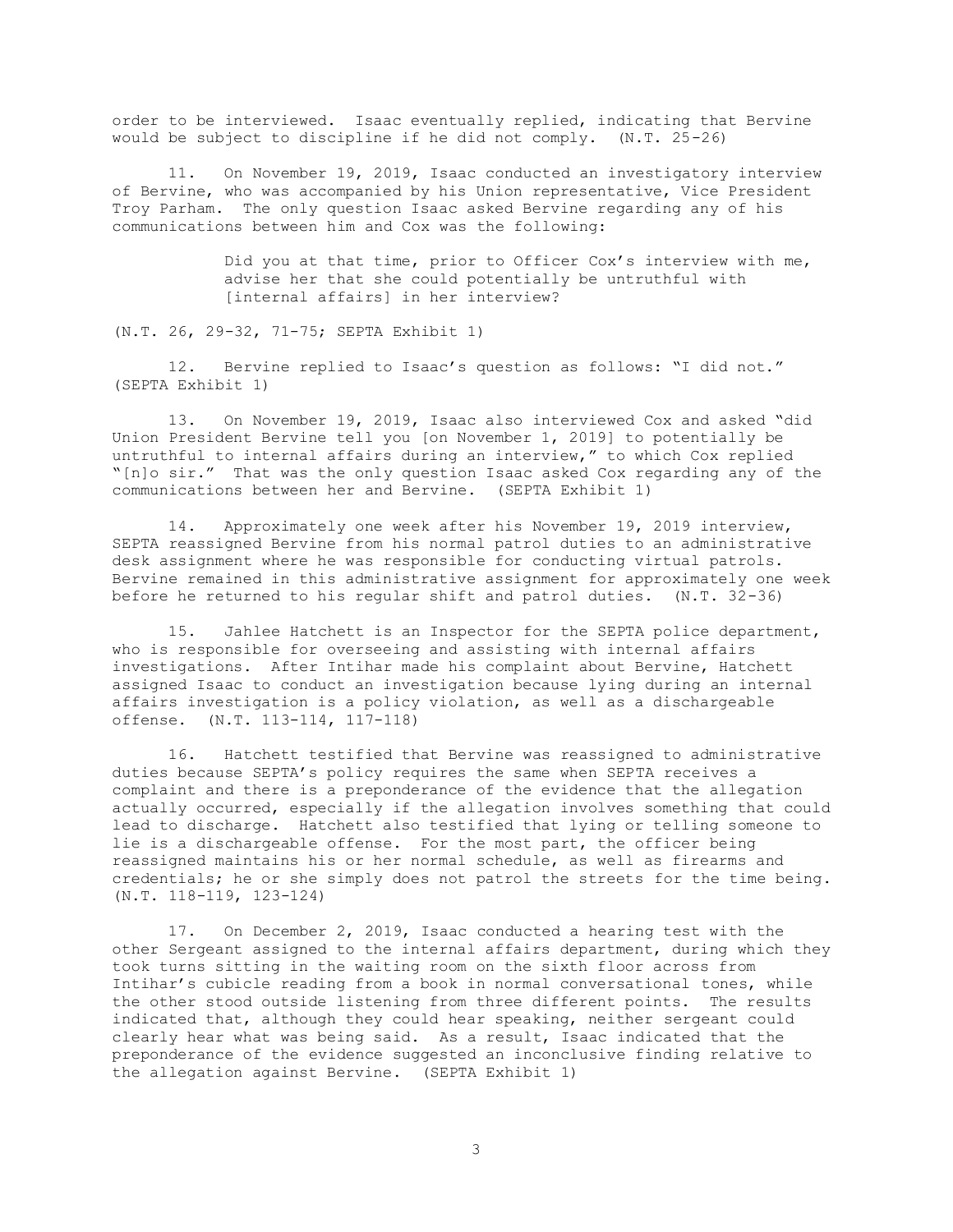# DISCUSSION

The FOTP filed a charge alleging that SEPTA violated Section 1201(a)(1) of the Act<sup>3</sup> by reassigning Officer Omari Bervine from his regular patrol duties to administrative desk duty for the period of December 1, 2019 through December 8, 2019 in retaliation for his protected activity. The FOTP withdrew its allegation under Section 1201(a)(3) in its post-hearing brief. (*See* Union brief at p. 1). Thus, the only remaining averment by the FOTP is that SEPTA committed an independent violation of Section 1201(a)(1) by reassigning Bervine in late 2019. SEPTA, on the other hand, contends that the charge should be dismissed because it had legitimate business reasons for its conduct, which did not have any tendency to coerce employes or interfere with the exercise of their rights under the Act.

The Board has held that an independent violation of Section 1201(a)(1) will be found if the actions of the employer, in light of the totality of the circumstances in which the particular act occurred, tend to be coercive, regardless of whether employes have been shown in fact to have been coerced. Bellefonte Area School District, 36 PPER 135 (Proposed Decision and Order, 2005)(citing Northwestern School District, 16 PPER ¶ 16092 (Final Order, 1985)). Improper motivation need not be established; even an inadvertent act may constitute an independent violation of Section 1201(a)(1). Northwestern School District, supra*.* However, an employer does not violate Section 1201(a)(1) where, on balance, its legitimate reasons justifiably outweigh concerns over the interference with employe rights. Dospoy v. Harmony Area School District, 41 PPER 150 (Proposed Decision and Order, 2010) (citing Ringgold Education Ass'n v. Ringgold School District, 26 PPER ¶ 26155 (Final Order, 1995)).

In this case, the Union has not sustained its burden of proving that SEPTA committed an independent violation of Section 1201(a)(1) of the Act. First of all, the record shows that SEPTA clearly had a legitimate reason for initiating an investigation into Bervine and reassigning him from his regular patrol duties to administrative desk duty. Indeed, SEPTA had received an unsolicited complaint, not from a supervisor or anyone in management, but rather from a bargaining unit member, that Bervine had instructed another bargaining unit member to potentially be untruthful during her investigatory interview with internal affairs. The record also shows that this allegation represented a serious violation of SEPTA's policy, as lying or telling someone to lie during an internal affairs investigation is a dischargeable offense. As such, SEPTA actually had an obligation to conduct an investigation into the alleged November 1, 2019 incident. Moreover, SEPTA's investigation in this regard was significantly limited, as Isaac simply asked one question of Bervine and Cox, which was whether Bervine advised Cox that she could potentially be untruthful during her investigatory interview with internal affairs. Isaac did not ask any other questions whatsoever regarding the content or circumstances of the communications between Bervine and Cox. Furthermore, Hatchett credibly testified that Bervine's reassignment was necessary, as it comports with SEPTA's policy requiring the same if there is a preponderance of the evidence that the allegation actually occurred and if the allegation involves something that could lead to discharge. And, Bervine's reassignment to administrative desk duty was also limited, as it

 $3$  Section 1201(a) of the Act provides that "[p]ublic employers, their agents or representatives are prohibited from: (1) Interfering, restraining or coercing employes in the exercise of the rights guaranteed in Article IV of this act... 43 P.S. § 1101.1201.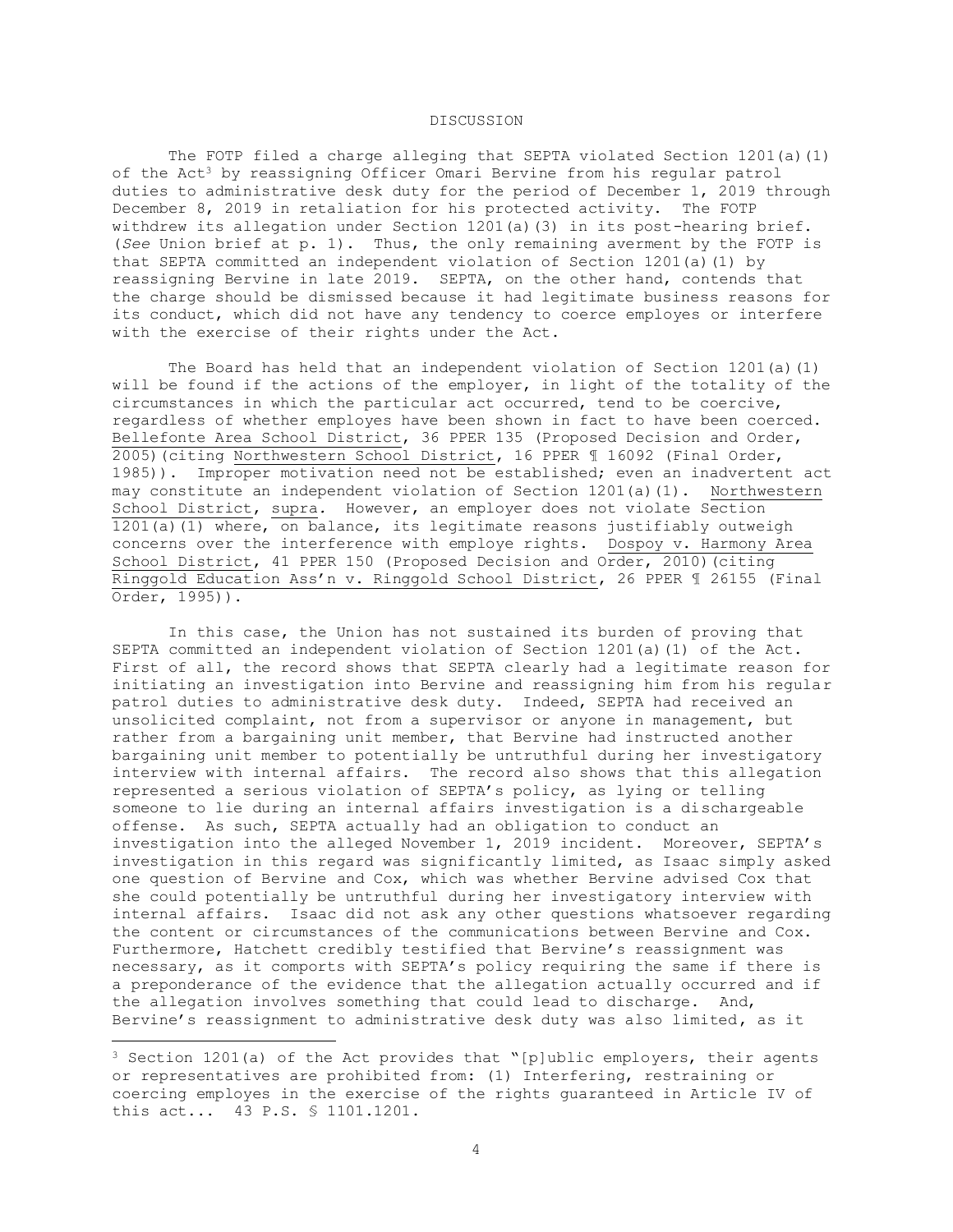only lasted for one week. As a result, it must be concluded that SEPTA's legitimate reasons justifiably outweigh concerns over the potential interference with employe rights to consult their union.

In addition, I am unable to conclude that SEPTA's conduct would have the tendency to coerce or interfere with employe rights at all under these circumstances. In this regard, the Union offered the testimony of Officer David Riggs for the purpose of showing that SEPTA's conduct had a chilling effect on the bargaining unit members' willingness to engage in protected activity.4 However, Riggs testified that his understanding of the investigation was that Bervine had allegedly lied during the course of representing Cox.5 As previously set forth above, SEPTA has a clear policy against lying during an internal affairs investigation. Thus, the bargaining unit members should not have been coerced at all given that they had some understanding of the actual reasons why SEPTA was investigating Bervine, and not simply because he and another employe engaged in Article 4 rights under the Act. Accordingly, the charge under Section 1201(a)(1) must be dismissed.

# **CONCLUSIONS**

The Examiner, therefore, after due consideration of the foregoing and the record as a whole, concludes and finds as follows:

 1. SEPTA is a public employer within the meaning of Section 301(1) of PERA.

 2. The FOTP is an employe organization within the meaning of Section 301(3) of PERA.

3. The Board has jurisdiction over the parties hereto.

 4. SEPTA has not committed unfair practices in violation of Section 1201(a)(1) of PERA.

#### **ORDER**

In view of the foregoing and in order to effectuate the policies of the Public Employe Relations Act, the Examiner

#### **HEREBY ORDERS AND DIRECTS**

that the complaint is rescinded, and the charge is dismissed.

#### **IT IS HEREBY FURTHER ORDERED AND DIRECTED**

that in the absence of any exceptions filed with the Board pursuant to 34 Pa. Code § 95.98(a) within twenty days of the date hereof, this decision and order shall be final.

<sup>4</sup> SEPTA objected to this testimony on the basis of relevance, after which the testimony was conditionally received pending arguments by each side in the post-hearing briefs. (N.T. 97-100). SEPTA's objection is now overruled. <sup>5</sup> This testimony was admitted for the limited purpose of effect on listener after SEPTA's hearsay objection. (N.T. 95-96).